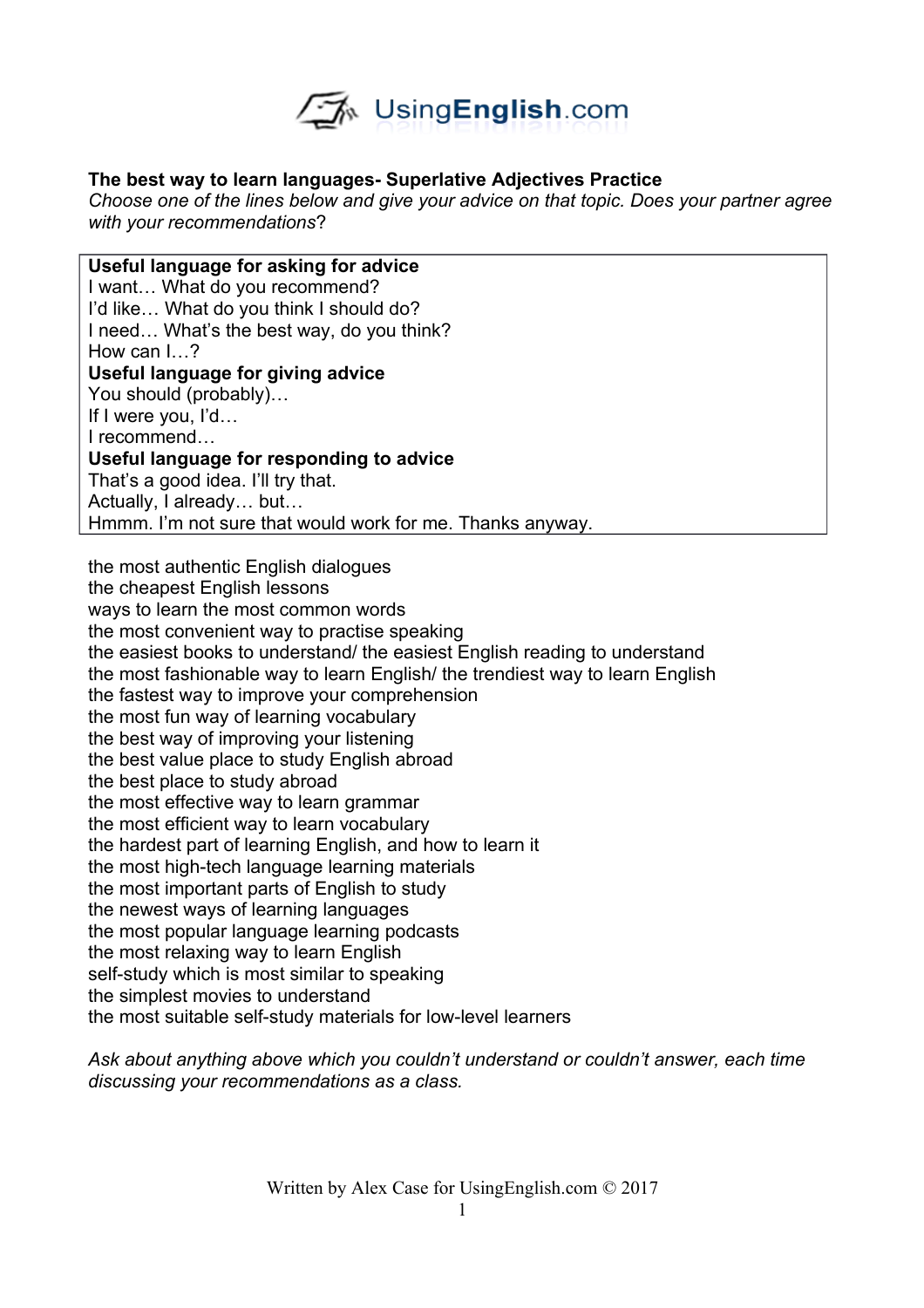

## **Superlative adjective formation presentation**

*From memory or from your grammar knowledge, write the superlatives of the adjectives you talked about above, starting with* "the…" *each time.*  authentic English dialogues cheap English lessons ways to learn common words convenient way to practise speaking easy books to understand/ / easy English reading to understand fashionable way to learn English/ trendy way to learn English fast way to improve your comprehension fun way of learning vocabulary good way of improving your listening good value place to study English abroad good place to study abroad effective way to learn grammar efficient way to learn vocabulary hard part of learning English, and how to learn it high-tech language learning materials important parts of English to study new ways of learning languages popular language learning podcasts relaxing way to learn English self-study which is similar to speaking simple movies to understand suitable self-study materials for low-level learners

*What are the rules for making comparative and superlative adjectives?* 

*Using those rules, make the comparative and superlative of these adjectives:* new tall large long thin famous busy expensive dangerous